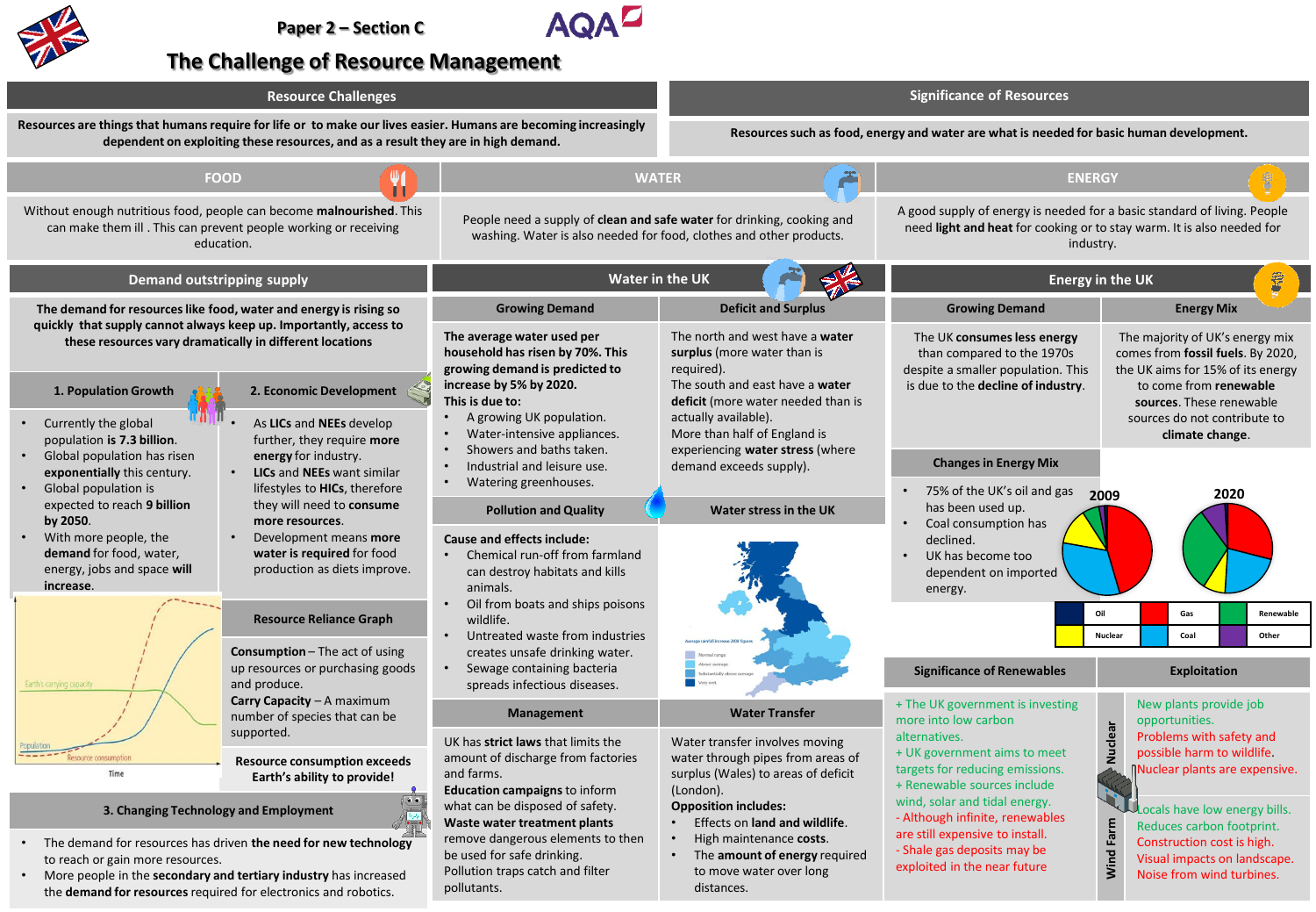## **Option FOOD (Remember you need to know about each of the basic world resources…but we focus on 4 ….so answer those questions.**



## **Disadvantages**

- **Only irrigates 10% of what it intended**
- **Poor maintenance means water is lost**
- **People cant afford the water charges**
- **When the dam is opened this can flood Ghana (neighbouring country)**

**Urban Farming** - Planting crops in urban areas. i.e. roundabouts.

**Irrigation -** Artificially watering the land so crops can grow. Useful in dry areas to make crops more

productive.

**Managed Fishing** – Includes setting catch limits, banning trawling and promoting pole and line methods.

**for fertiliser.** 

**The trees add shade to prevent soil erosion. This also means there is more water content in the soil.** 

**The benefit is maize production has gone up and the soil is now protected!**